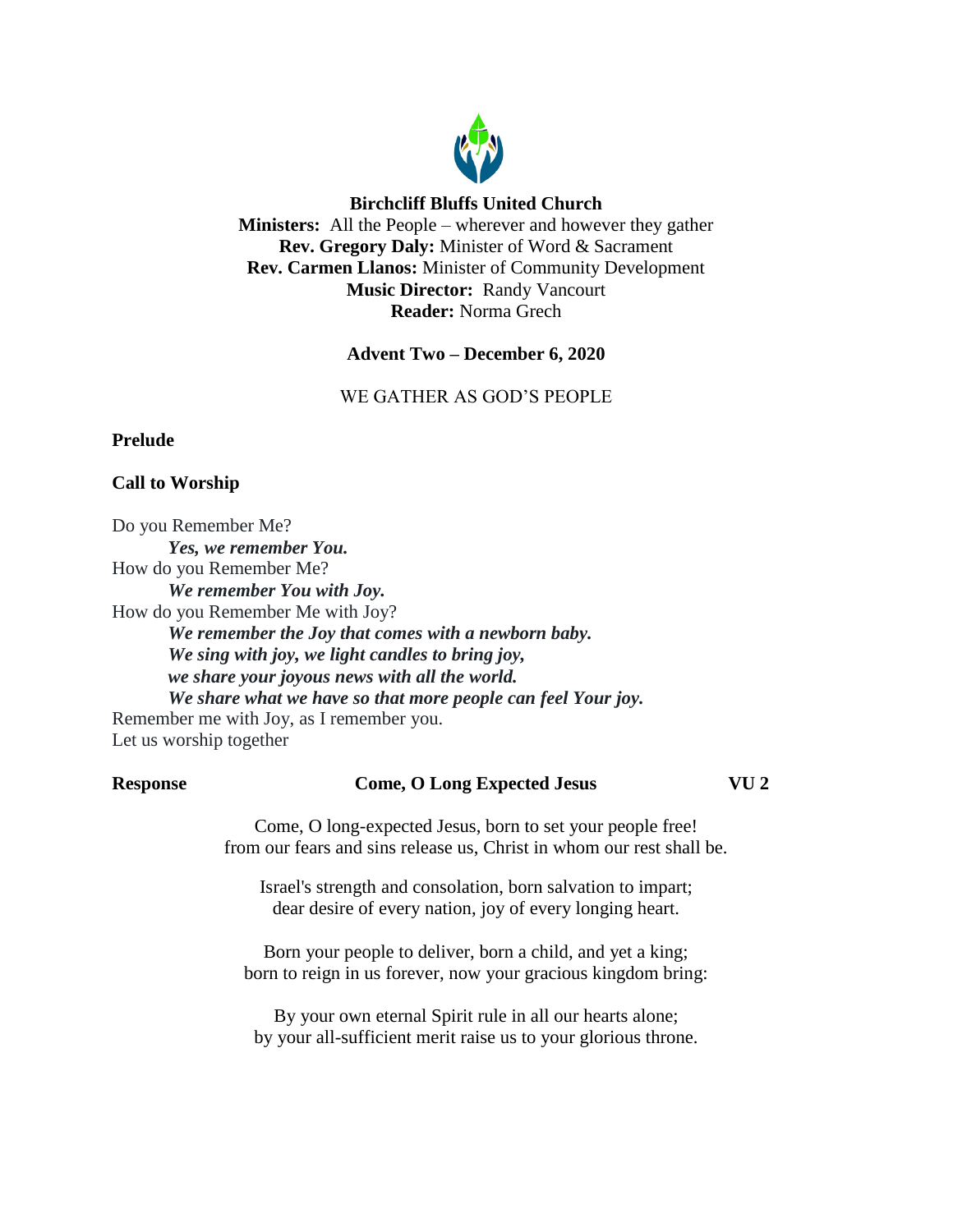*Welcome to online worship*

### **Land Acknowledgement**

As we prepare for worship, we take a moment to acknowledge the sacred land beside the water on which Birchcliff Bluffs United Church stands. It has been a site of human activity for many thousands of years. This land is the territory of the Huron-Wendat and Petun First Nations, the Seneca, and most recently, the Mississauga's of the Credit and Scugog, part of the

Williams Treaty. Today, the meeting place around Toronto is still the home to many Indigenous people from across Turtle Island. We are grateful for the opportunity to live and work on this territory. We seek to be mindful of broken covenants and the need to strive to make right with all our relations.

## **Advent Two Candle Lighting**

#### **Candle Lighting Hymn Hope is a Star v. 2 VU 7**

Words: Brain Wren Music: Joan Collier Fogg © 1989 Hope Publishing Co.

Peace is a ribbon that circles the earth, giving a promise of safety and worth. When God is a child there's joy in our song. The last shall be first and the weak shall be strong, and none shall be afraid.

# **Opening Hymn Herald! Sound the Note of Gladness VU 28**

Words: © 1968 Moir A. J. Waters Music: Adapted from Joachim Neander

Herald! Sound the note of gladness! Tell the news that Christ is here; make a pathway through the desert for the one who brings God near. *Sound the trumpet! Tell the message! Christ the Saving One has come!*

Herald! Sound the note of judgement, warning us of right and wrong, turning us from sin and sadness, till once more we sing the song. *Sound the trumpet! Tell the message! Christ the Saving One has come!*



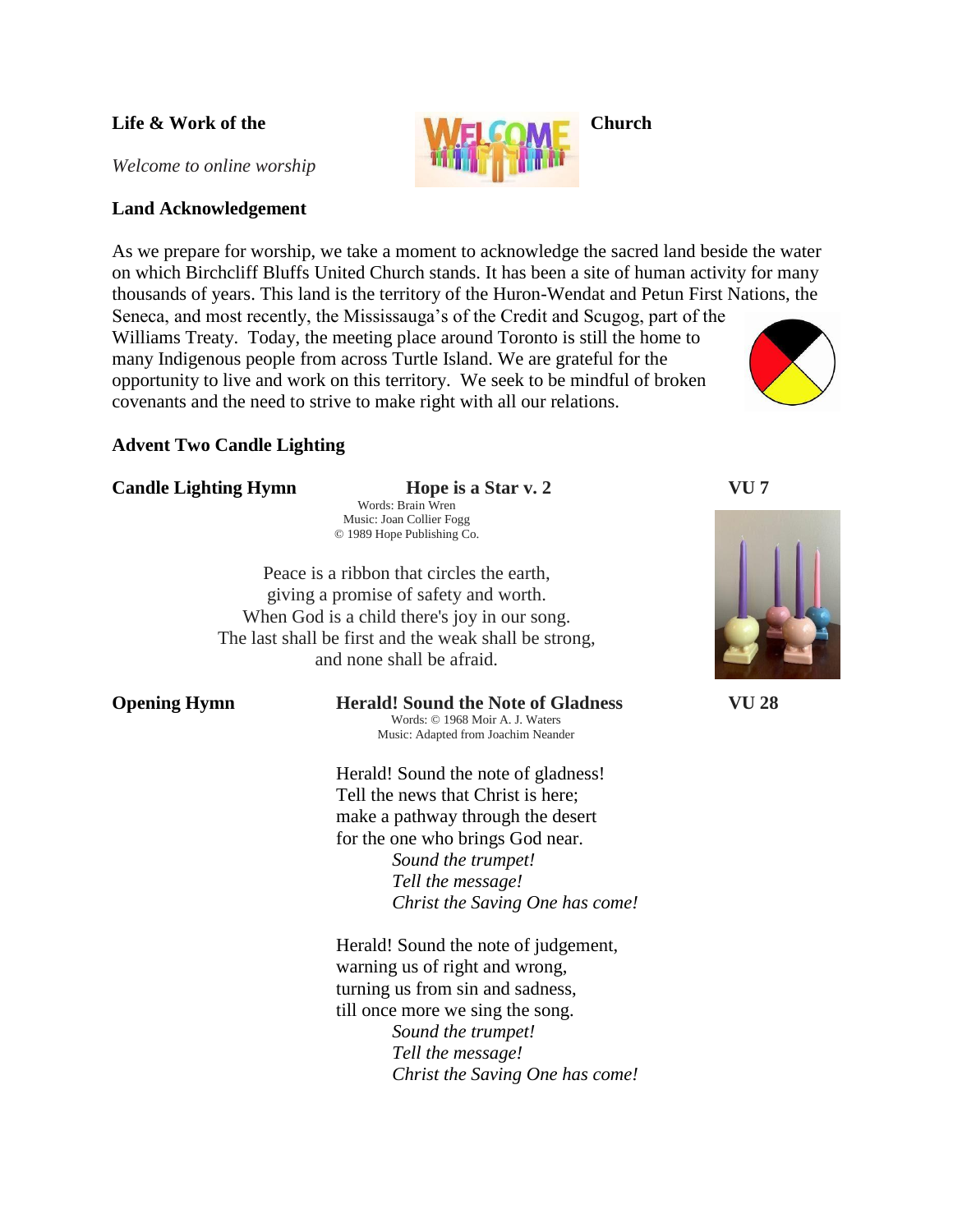Herald! Sound the note of pardon! Those repenting are forgiven; God receives these wayward children, and to all new life is given. *Sound the trumpet! Tell the message! Christ the Saving One has come!*

Herald! Sound the note of triumph! Christ has come to share our life, bringing God's own love and power, granting victory in our strife. *Sound the trumpet! Tell the message! Christ the Saving One has come!*

## **Prayer for Grace**

**The Road to Bethlehem**

*Holy and loving God, we have dwelt in darkness and preferred it to the light; we have been proud of our accomplishments and despaired over our shortcomings. Smooth down the mountains of our pride, and lift up the valleys of our doubts. Open a path in the wilderness of our lives that we might find a way to you again. Refine us and prepare us once again for life in your kindom. Amen*

# WE LISTEN FOR GOD'S WORD

**Hymn O Come, Divine Messiah** Words: Simon-Joseph Pellegrin Music: 16th century French carol

> O come, divine Messiah! The world in silence waits the day When hope shall sing its triumph, And sadness flee away. *Dear Savior, haste! Come, come to earth. Dispel the night and show your face, And bid us hail the dawn of grace. O come, Divine Messiah!*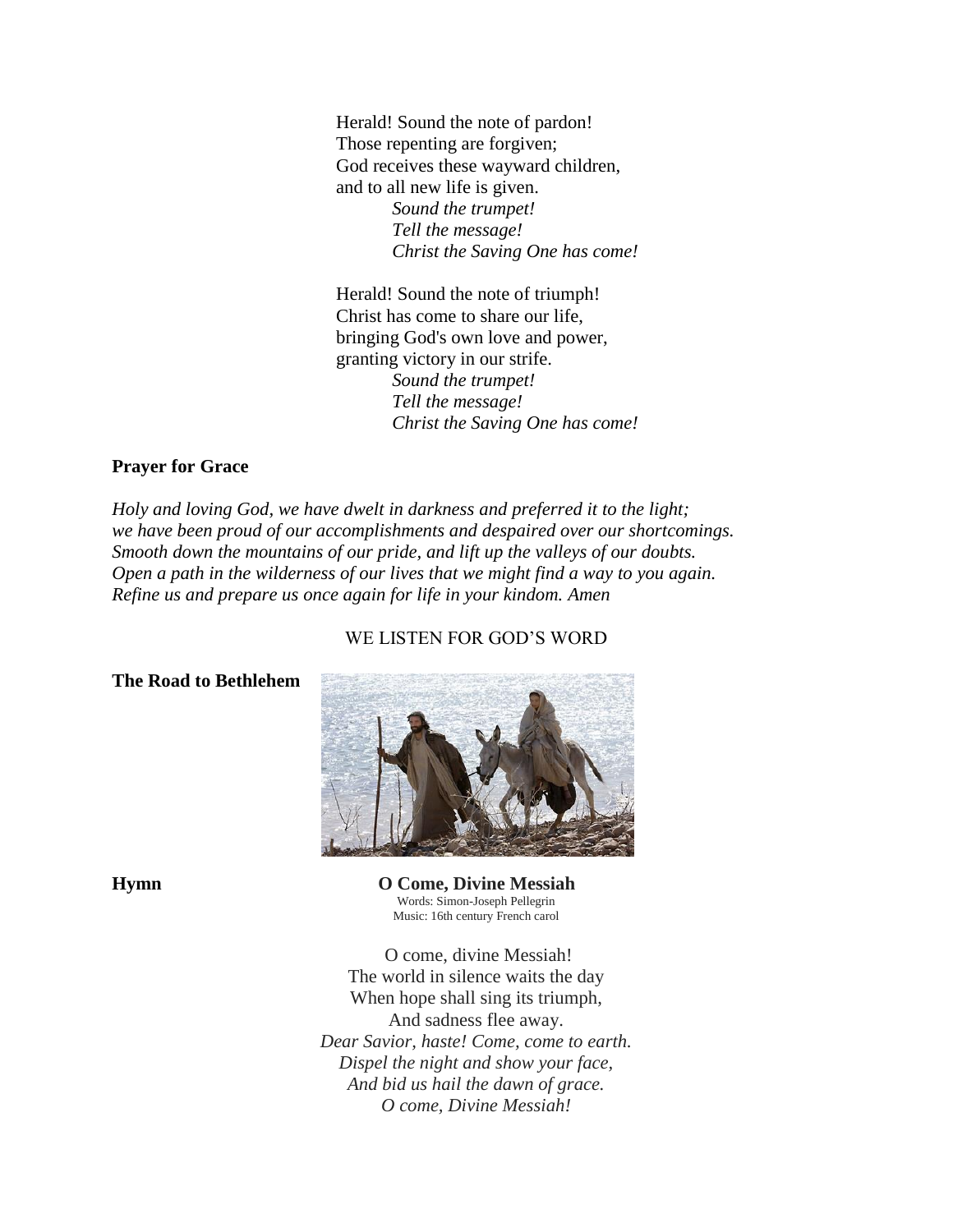*The world in silence waits the day When hope shall sing its triumph, And sadness flee away.*

O come, Desired of nations, Whom priest and prophet long foretold. Come break the captive's fetters, Redeem the long-lost fold. *Dear Savior, haste! Come, come to earth. Dispel the night and show your face, And bid us hail the dawn of grace. O come, Divine Messiah! The world in silence waits the day When hope shall sing its triumph, And sadness flee away.*

O come in peace and meekness, For lowly will your cradle be: Though clothed in human weakness We shall your Godhead see. *Dear Savior, haste! Come, come to earth. Dispel the night and show your face, And bid us hail the dawn of grace. O come, Divine Messiah! The world in silence waits the day When hope shall sing its triumph, And sadness flee away.*

#### **Isaiah 40:1-11 New Revised Standard Version**

Comfort, O comfort my people, says your God. **<sup>2</sup>**Speak tenderly to Jerusalem, and cry to her that she has served her term, that her penalty is paid, that she has received from God's hand double for all her sins. **<sup>3</sup>**A voice cries out: "In the wilderness prepare the way of the LORD, make straight in the desert a highway for our God. **<sup>4</sup>**Every valley shall be lifted up, and every mountain and hill be made low; the uneven ground shall become level, and the rough places a plain. **<sup>5</sup>**Then the glory of God shall be revealed,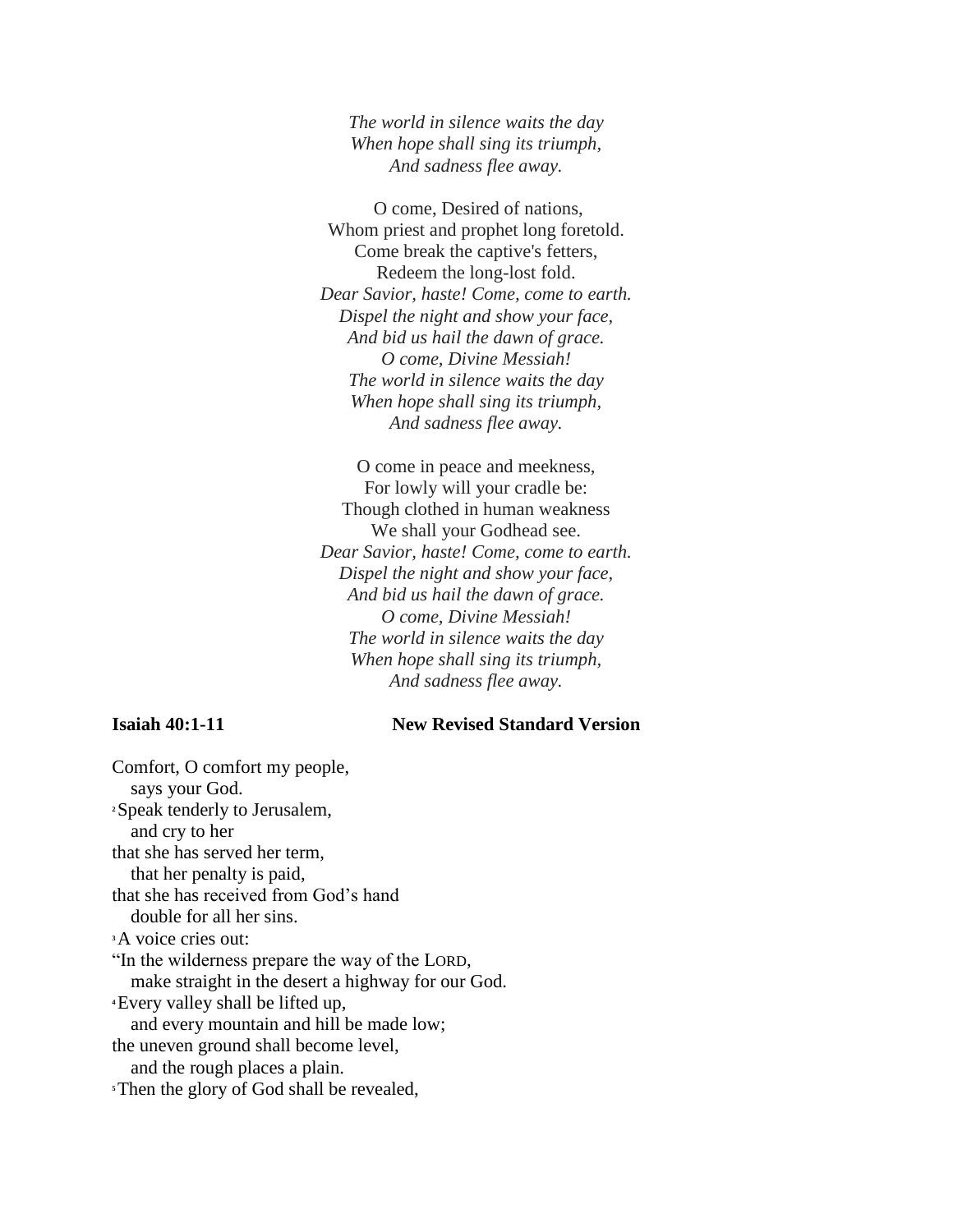and all people shall see it together, for the mouth of God has spoken." **<sup>6</sup>**A voice says, "Cry out!" And I said, "What shall I cry?" All people are grass, their constancy is like the flower of the field. **<sup>7</sup>**The grass withers, the flower fades, when the breath of God blows upon it; surely the people are grass. **<sup>8</sup>**The grass withers, the flower fades; but the word of our God will stand forever. **<sup>9</sup>**Get you up to a high mountain, O Zion, herald of good tidings; lift up your voice with strength, O Jerusalem, herald of good tidings, lift it up, do not fear; say to the cities of Judah, "Here is your God!" **<sup>10</sup>**See, the Lord GOD comes with might, and his arm rules for him; his reward is with him, and his recompense before him. **<sup>11</sup>**He will feed his flock like a shepherd; he will gather the lambs in his arms, and carry them in his bosom, and gently lead the mother sheep.

#### **Mark 1:1-8 New Revised Standard Version**

The beginning of the good news of Jesus Christ, the Son of God. **<sup>2</sup>**As it is written in the prophet Isaiah, "See, I am sending my messenger ahead of you, who will prepare your way;

**3** the voice of one crying out in the wilderness:

'Prepare the way of the Lord,

make his paths straight,"

**<sup>4</sup>** John the baptizer appeared in the wilderness, proclaiming a baptism of repentance for the forgiveness of sins. **<sup>5</sup>**And people from the whole Judean countryside and all the people of Jerusalem were going out to him, and were baptized by him in the river Jordan, confessing their sins. **Now John was clothed with camel's hair, with a leather belt around his waist, and he ate** locusts and wild honey. **<sup>7</sup>**He proclaimed, "The one who is more powerful than I is coming after me; I am not worthy to stoop down and untie the thong of his sandals. **<sup>8</sup>** I have baptized you with water; but he will baptize you with the Holy Spirit."

The word of God for the people of God *Thanks be to God*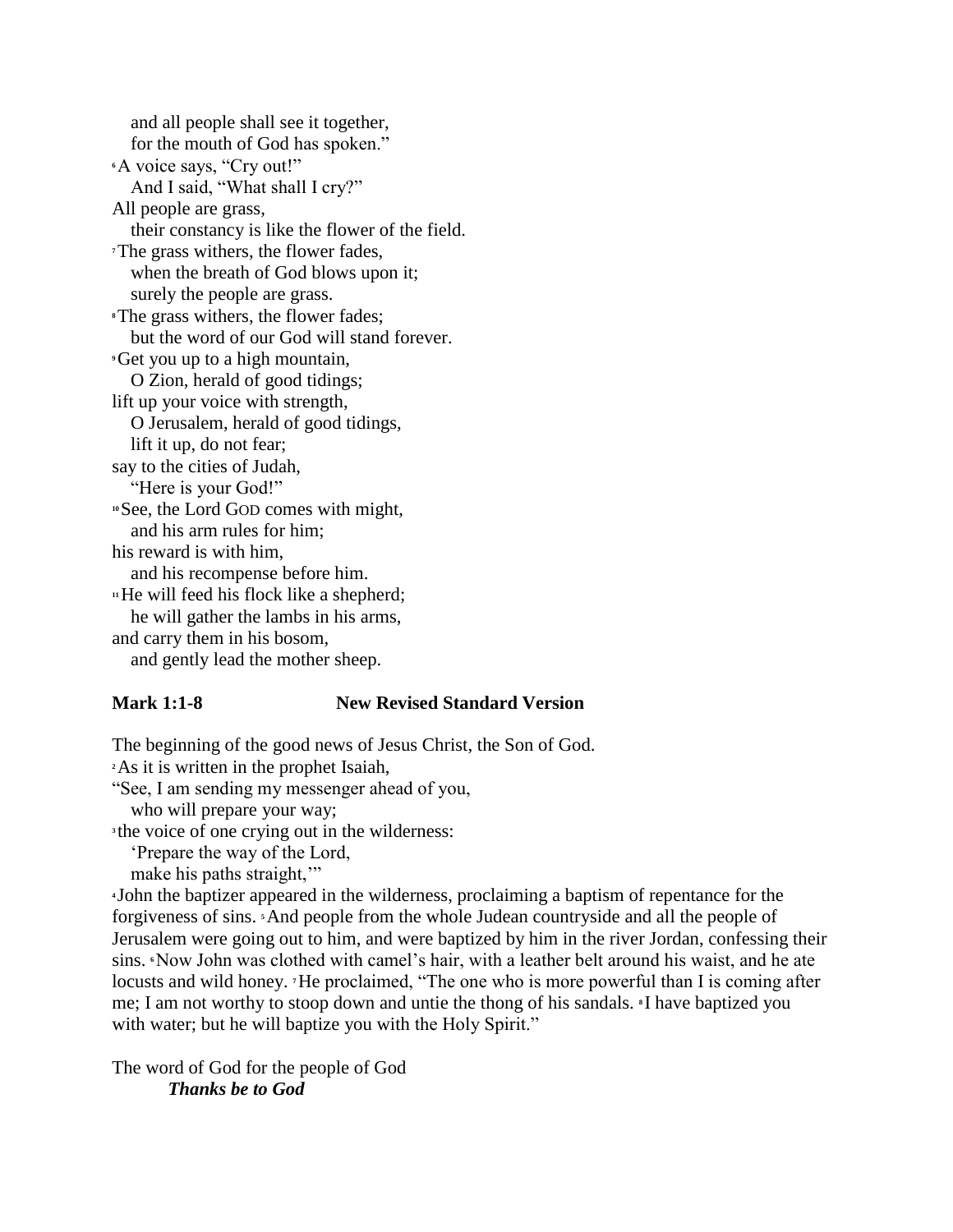#### **Sermon Comfort Ye (Keep Young and Beautiful says the World)**



#### **Hymn There's a Voice in the Wilderness VU 18** Words: James Lewis Milligan Music: © 1938 Henry Hugh Bancroft

There's a voice in the wilderness crying, a call from the ways untrod: prepare in the desert a highway, a highway for our God! The valleys shall be exalted, the lofty hills brought low; make straight all the crooked places where God, our God, may go! O Zion, that bringest good tidings, get thee up to the heights and sing! Proclaim to a desolate people the coming of their King. Like the flowers of the field they perish, like grass our works decay; the power and pomp of nations shall pass, like a dream, away.

But the word of our God endureth, whose arm is ever strong; God stands in the midst of nations, and soon will right the wrong. God shall feed the flock like a shepherd, the lambs so gently hold; to pastures of peace will lead them, and bring them safe to fold.

There's a voice in the wilderness crying, a call from the ways untrod: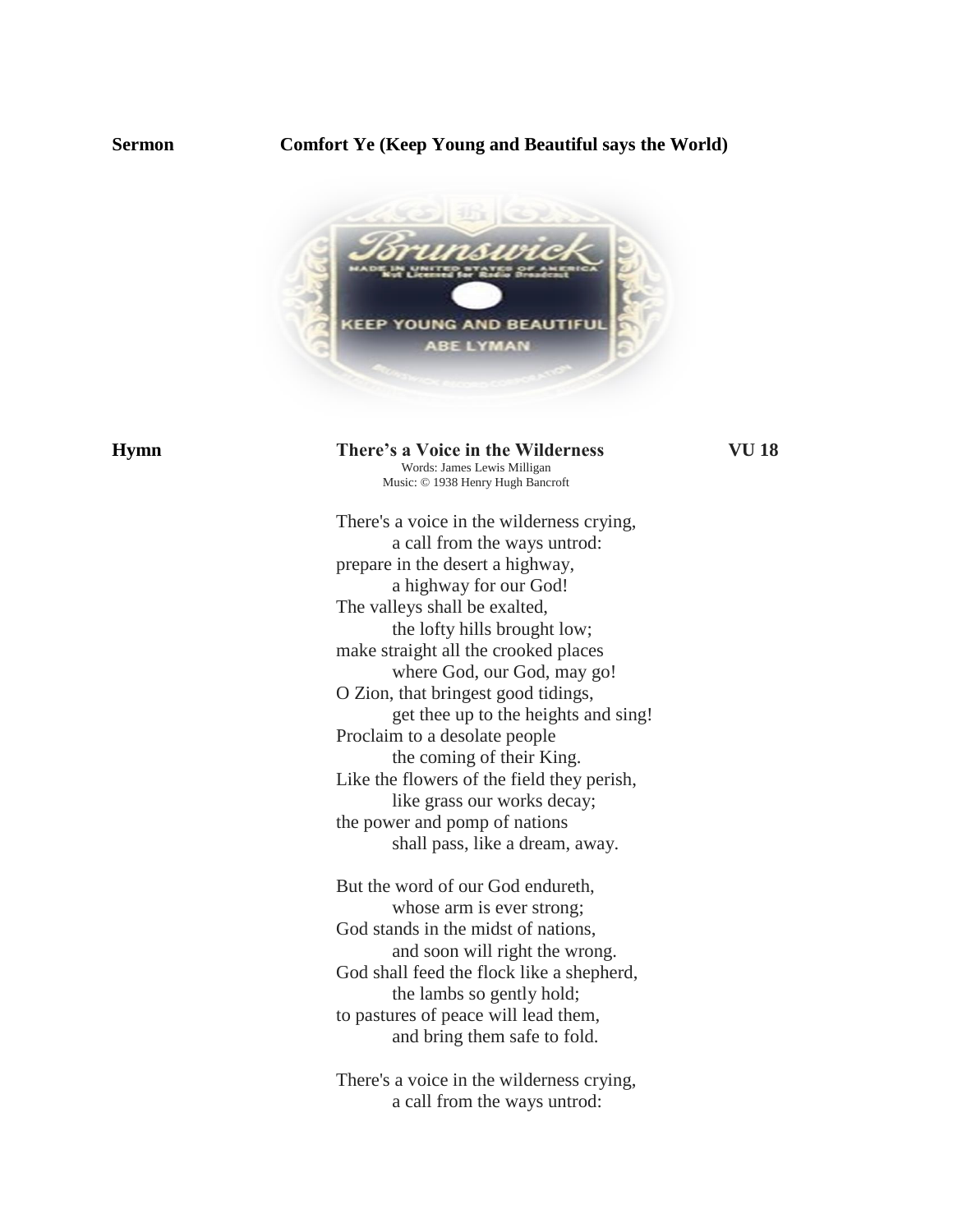prepare in the desert a highway, a highway for our God! The valleys shall be exalted, the lofty hills brought low; make straight all the crooked places where God, our God, may go!

# WE RESPOND TO GOD'S WORD

**Offering**



#### **Prayers of the People**



*Our Father, who art in heaven, hallowed be thy name; thy kingdom come; thy will be done; on earth as it is in heaven. Give us this day our daily bread. And forgive us our trespasses, as we forgive those who trespass against us. And lead us not into temptation; but deliver us from evil. For thine is the kingdom, the power, and the glory for ever and ever. Amen.*

### BLESSING AND SENDING FORTH

**Hark the Glad Sound**

Words: Philip Doddridge Music: Thomas Haweis

Hark, the glad sound! The Saviour comes, the Saviour promised long: let every heart prepare a throne, and every voice a song.

He comes, the prisoners to release in Satan's bondage held; the gates of brass before him burst, the iron fetters yield.

He comes, the broken heart to bind, the bleeding soul to cure, and with the treasures of his grace to bless the humble poor.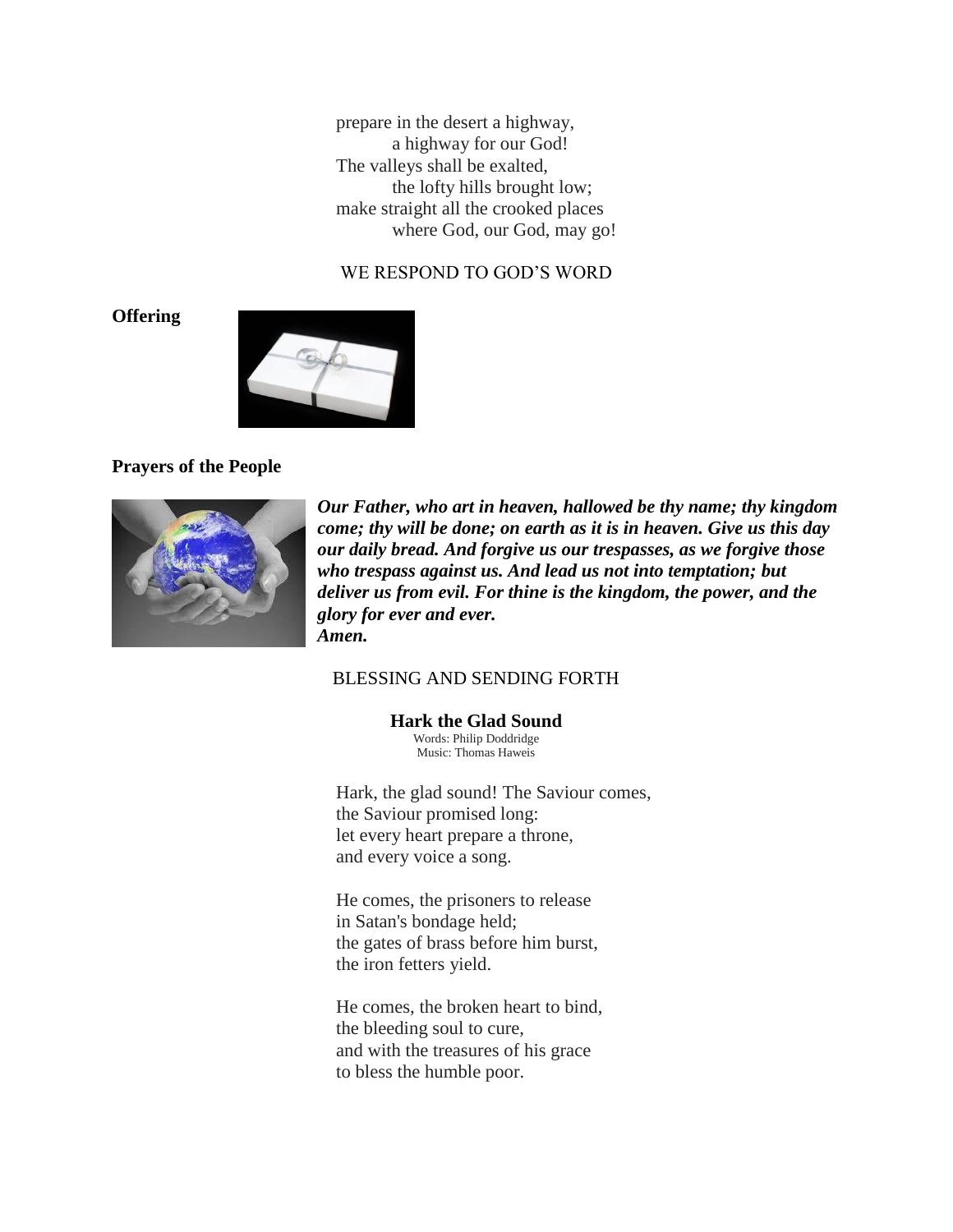Our glad hosannas, Prince of Peace, your welcome shall proclaim; and heaven's eternal arches ring with your beloved name.

**Benediction & Commissioning**

**Postlude**



Permission to reproduce lyrics and podcast/stream the music in this service obtained from Christian Copyright Licensing International, with licenses #915307 and #20513516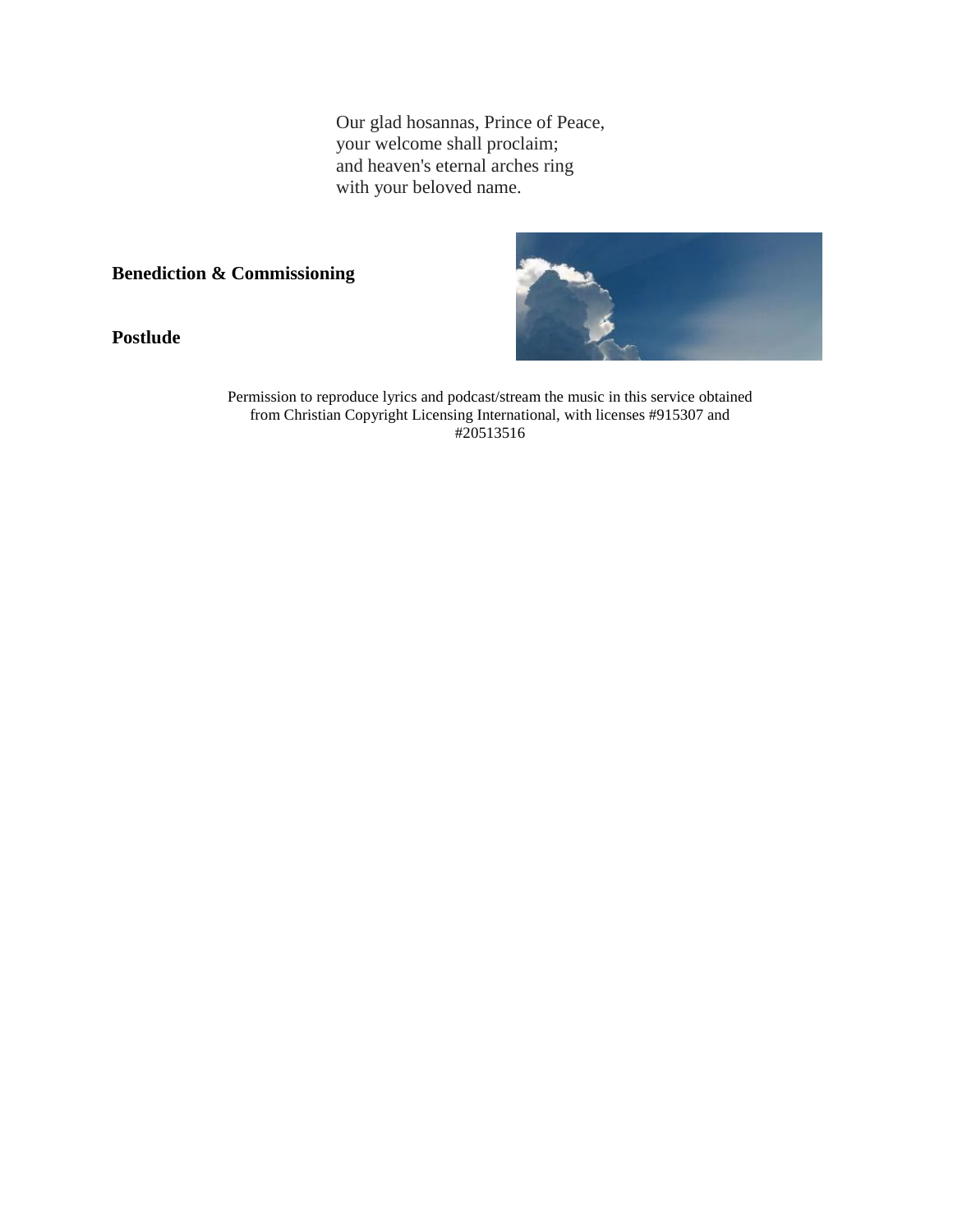### **Other Resources for Today**

#### Advent Calendar

[https://www.united-church.ca/sites/default/files/2020-10/au\\_advent-calendar-2020.pdf](https://www.united-church.ca/sites/default/files/2020-10/au_advent-calendar-2020.pdf)

#### Advent Body Prayers

<https://www.united-church.ca/sites/default/files/body-prayers.pdf> **Hidden in Plain Sight: White Gift Sunday (From United Church of Canada Advent Unwrapped)**

*The story of White Gift Sunday began in 1903, in Painesville, Ohio, where a woman was troubled by her children arguing over the value of different gifts. She suggested that they, together with other children of the Sunday school who were bringing gifts to church for those in need, should wrap the gifts in white paper. The uniformity of decoration would obscure the gifts' value. The idea allowed everyone to participate in the joy of giving without regard to economic status.*

*The ideas behind the origin of the White Gifts tradition resonate for us today. Poverty may be obvious to the attentive observer, but there are many communities in which poverty goes unseen. Churches continue to play a vital role not only in making someone's Christmas with simple gifts, but also in declaring that unseen needs are not forgotten. This is the joy that Mary expresses in the Magnificat—that God sees the needs of the people and desires us to rectify injustice, reconcile relationships, and mend the broken. The liturgical significance of the White Gifts is the visibility of the offering and the ability of people of all ages to contribute.*

#### **Other Lectionary Readings**

#### **Psalm 85 NRSV**

GOD, you were favorable to your land; you restored the fortunes of Jacob. **<sup>2</sup>**You forgave the iniquity of your people; you pardoned all their sin. *Selah* **<sup>3</sup>**You withdrew all your wrath; you turned from your hot anger. **<sup>4</sup>**Restore us again, O God of our salvation, and put away your indignation toward us. **<sup>5</sup>**Will you be angry with us forever? Will you prolong your anger to all generations? **<sup>6</sup>**Will you not revive us again, so that your people may rejoice in you? **<sup>7</sup>**Show us your steadfast love, O God, and grant us your salvation. **<sup>8</sup>**Let me hear what God will speak, for God will speak peace to the people, to the faithful, to those who turn to God in their hearts. **<sup>9</sup>**Surely salvation is at hand for those who fear God, that God's glory may dwell in our land. **<sup>10</sup>**Steadfast love and faithfulness will meet; righteousness and peace will kiss each other. **<sup>11</sup>**Faithfulness will spring up from the ground, and righteousness will look down from the sky. **12**God will give what is good,